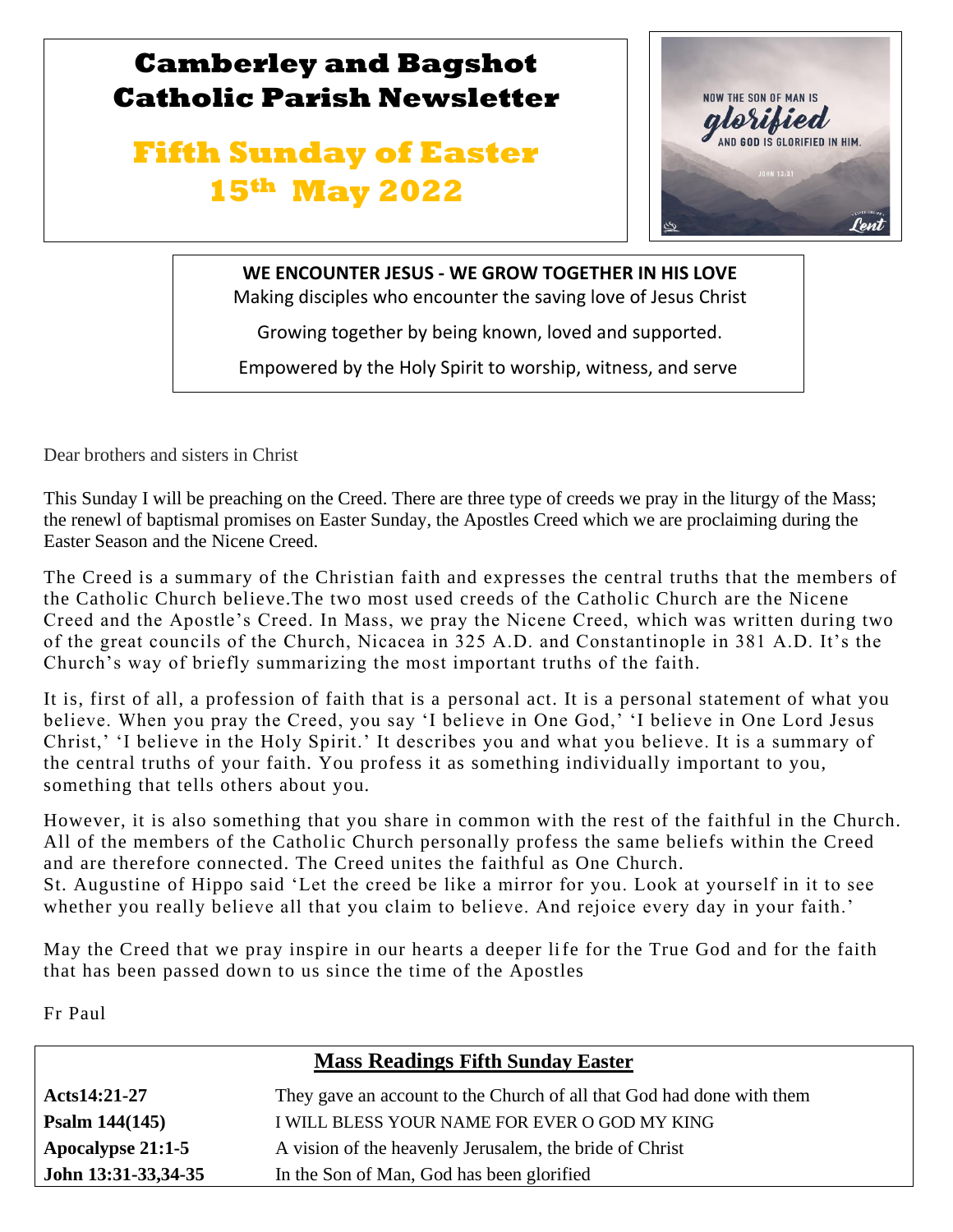# **Parish Timetable**

Holy Mass is broadcast live on the *[Camberley & Bagshot Catholic Parish Facebook Page](https://www.facebook.com/Camberley-Bagshot-Catholic-Parish-102099478101801/)*

| Saturday 14th May                                               | 9.00am             | Adoration, Rosary & Confessions St Tarcisius Church                                  |                          |  |
|-----------------------------------------------------------------|--------------------|--------------------------------------------------------------------------------------|--------------------------|--|
| <b>St Matthias Apostle</b>                                      | 10.00am            | Holy Mass St Tarcisius Church                                                        |                          |  |
| 5th Sunday of Easter                                            | 5.00pm<br>5.30pm   | Confessions SS Peter & John Church<br>Vigil Mass<br>SsPeter & John Church            | Michael Cox RIP          |  |
|                                                                 |                    |                                                                                      |                          |  |
| Sunday 15th May                                                 | 9.15am             | Sunday Mass St Tarcisius Church                                                      | <b>Brian Potter RIP</b>  |  |
| 5 <sup>th</sup> Sunday of Easter                                | 11.15am            | Sunday Mass Christ the King Church                                                   |                          |  |
|                                                                 | 3.00 <sub>pm</sub> | New parishioner Tea Party Ss Peter & John Hall                                       |                          |  |
| Monday $16h$ May                                                | 9.15am             | Morning Prayer Christ the King Church                                                |                          |  |
| 5 <sup>th</sup> week of Easter                                  | 9.30am             | <b>Holy Mass</b><br>Christ the King Church                                           |                          |  |
|                                                                 | 6.00 <sub>pm</sub> | Live streamed Rosary                                                                 |                          |  |
| Tuesday 17th May                                                | 9.15am             | Morning Prayer St Tarcisius Church                                                   |                          |  |
| 5 <sup>th</sup> week of Easter                                  | 9.30am             | <b>Holy Mass</b><br><b>St Tarcisius Church</b>                                       | Canon Patrick Twomey RIP |  |
| Wed 18th May                                                    | 11.00am            | <b>Requiem Mass for Margaret McCormick RIP</b>                                       |                          |  |
| 5 <sup>th</sup> week of Easter                                  |                    | <b>St Tarcisius Church</b>                                                           |                          |  |
|                                                                 |                    |                                                                                      | Christ the King Church   |  |
| Thursday 19th May                                               | 12noon             | <b>Requiem Mass for Kitty Smith RIP</b>                                              |                          |  |
|                                                                 |                    | No Mass                                                                              |                          |  |
|                                                                 | 9.00am             |                                                                                      |                          |  |
| 5 <sup>th</sup> week of Easter                                  | 10.00am            | Adoration, Rosary & Confessions St Tarcisius Church<br>Holy Mass St Tarcisius Church |                          |  |
| Friday 20 <sup>th</sup> May<br>Saturday 21 <sup>st</sup> May    |                    |                                                                                      |                          |  |
|                                                                 | 5.00pm             | Confessions SS Peter & John Church                                                   |                          |  |
|                                                                 | 5.30pm             | Vigil Mass<br>SsPeter & John Church                                                  | Josie Hickey RIP         |  |
| Sunday 22nd May                                                 | 9.15am             | Sunday Mass St Tarcisius Church                                                      | Joseph Cairns RIP        |  |
| <b>6th Sunday of Easter</b><br>6 <sup>th</sup> Sunday of Easter | 11.15am            | Sunday Mass Christ the King Church                                                   |                          |  |
|                                                                 | 1.30 <sub>pm</sub> | Baptism of Ivy Kerr St Tarcisius Church                                              |                          |  |
|                                                                 | 5.00pm             | Mass for First Holy Communion Families St Tarcisius Church                           |                          |  |

'**My ChurchSuite'** is a database system by which parishioners are able to manage their own personal details and sign up for events. Please register at<https://cbparish.co.uk/cs-parishdatabase>



**Youth Alpha on Zoom first Friday of the months at 7.30pm** (young people in school years 7&8) The next meetings are,  $3<sup>rd</sup>$  June and  $1<sup>st</sup>$  July. MINISTRY Contact Fr Paul or Sandie for the Zoom link

**Trinity Troopers Youth Club –** (Children in school years 4-7)

Friday 13th May 7.30pm – 8.45pm at St Tarcisius Hall Thursday 2nd June 7.00pm Bowling night - *if you are attending the Bowling Night please ensure you complete your Parental Consent Forms. Thanks* Friday 8<sup>th</sup> July 7.30pm – 8.45pm at St Tarcisius Hall contact Fr Paul paul.turner@abdiocese.org.uk

**Pray For Camberley** There will be a Churches Together in Camberley event to commence the "Pray for Camberley" initative. It will take place on Wednesday 25<sup>th</sup> May 7.30pm at St Michaels Church, London Road, Camberley. All are invited to the launch of a churches together intitative to pray for local people and issues.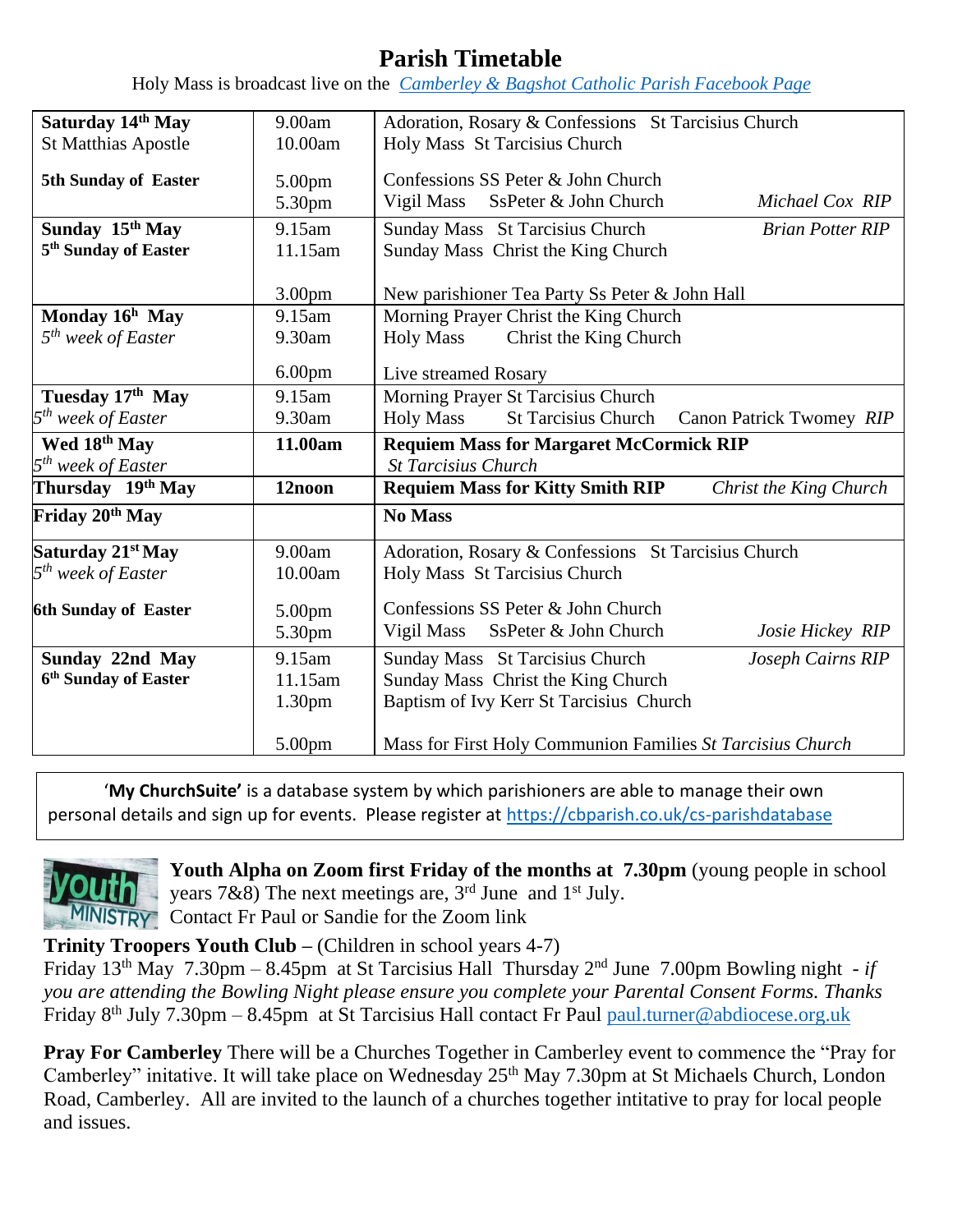**Development Project Update -**An update has been issued this week on the proposed project for sale of St. Peter & St. John site to generate funds to support redevelopment of the present St. Tarcisius Presbytery into a modern Parish Centre. The udate has been sent out by email with this newsletter and copies are available in the church. Any questions and comments please send into the parish office.

The **annual Grandparents' Pilgrimage to West Grinstead takes place Wednesday 8 June, 11am-3pm**. This popular occasion offers a day of sharing and prayer with other Grandparents, led by Bishop please bring a packed lunch. The day is free to attend, to sign up please click below [https://abdiocese.churchsuite.com/events/xjgcawdc?ct=t\(EMAIL\\_CAMPAIGN\\_2\\_17\\_2022\\_14\\_56\\_COP](https://abdiocese.churchsuite.com/events/xjgcawdc?ct=t(EMAIL_CAMPAIGN_2_17_2022_14_56_COPY_02)&mc_cid=588fe24b66&mc_eid=1f942c9333) [Y\\_02\)&mc\\_cid=588fe24b66&mc\\_eid=1f942c9333](https://abdiocese.churchsuite.com/events/xjgcawdc?ct=t(EMAIL_CAMPAIGN_2_17_2022_14_56_COPY_02)&mc_cid=588fe24b66&mc_eid=1f942c9333)



**Alpha** is those who are seeking or growing in faith. We also invite existing members of the parish to participate so as to be better able to invite future "Guests". It is running on Tuesday evenings until 3rd July 8pm –9.30pm

including a "face to face" Saturday event of the 2<sup>nd</sup> July.

To sign up for Alpha contact the Parish office or go to <https://www.cbparish.co.uk/parish-calendar>



**The Diocesan course Invited II 'Growing in Faith'** 

This second episode of Invited II begins to help us understand how we might be transformed by the gifts that God has given us, and how this can help us to build the kingdom of God. <https://www.youtube.com/watch?v=gU4DsNIpgH0&t=331s>

The Week Four film "Hope" will be available online from Monday 16<sup>th</sup> May

## **Financial Giving to the Parish**

- Monthly Standing Orders can be set up using online banking or by writing to your bank **Bank: HSBC Account name: RCD A&B Camberley and Bagshot Parish Account number: 31077368 Sort code: 40 05 20**
- Cheques, made payable to **'The Camberley and Bagshot Catholic Parish'**, please write "Parish Offering" on the back of the cheque and send to the Parish Office.
- If you are a taxpayer you can contribute to the Parish via the **Gift Aid scheme.** If you would like find out more about the Gift Aid Scheme, or you need numbered envelopes, please phone Roger Woodham on 01276 29037.

## **Collections**

 $14<sup>th</sup>/15<sup>th</sup>$  – The Missionary Endeavour of the Diocese 28th/29th Catholic Communications Network

#### B**aptisms**

Kiara Polawska Sunday 12<sup>th</sup> June 2.30pm at Christ the King George Cutts Sunday 19th June 1.13pm at St Tarcisius Church Gacriel DeSouza Sunday 17<sup>th</sup> July 1.30pm at St Tarcisius Church



The next **Baptism preparation for parents** is on Sundays  $29<sup>th</sup>$  May  $\& 5<sup>th</sup>$  June, and Saturdays 11th June &18th June 10.45am at St Peter and John Church Hall. Parents who wish to have their child(ren) baptised should contact the parish office to enrol on the course.

**GIFTS SURVEY** We would love to hear the **gifts, skills and talents** you wish to offer and if you have a particular for our church just follow this link **[Parish Gifts Survey · ChurchSuite Forms](https://camberleybagshotcatholicparish.churchsuite.com/forms/dhozqq3w)**